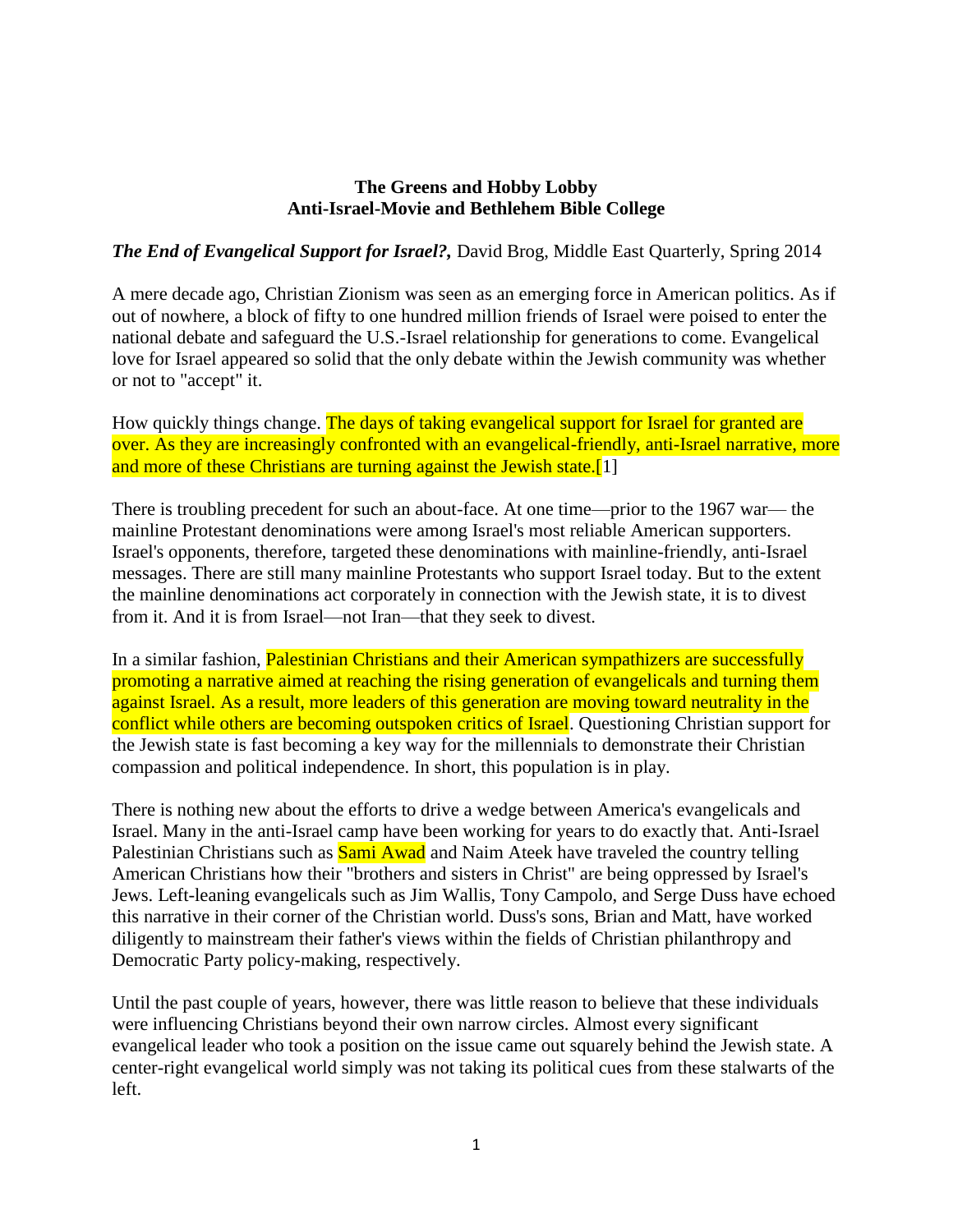This situation is changing dramatically. With every passing month, more evidence is emerging that these anti-Israel Christians are succeeding in reaching beyond the evangelical left and are influencing the mainstream. In particular, they are penetrating the evangelical world at its soft underbelly: the millennial generation. These young believers (roughly ages 18 to 30) are rebelling against what they perceive as the excessive biblical literalism and political conservatism of their parents. As they strive with a renewed vigor to imitate Jesus' stand with the oppressed and downtrodden, they want to decide for themselves which party is being oppressed in the Arab-Israeli conflict.

Whoever first defines the conflict for these young people will win lifelong allies...

The year 2010 was one of dramatic escalation in the efforts to drive a wedge between American evangelicals and Israel using the medium of film. In the span of that one year, no less than three major documentaries were released attacking Christian support for Israel. These were hardly the first anti-Israel movies to be produced. What made these films special was that they were focused on discrediting Christian support for Israel. While First Run Features' Waiting for Armageddon was produced and directed by a team of secular documentarians, two other films— With God on Our Side (Rooftop Productions, 2010) and Little Town of Bethlehem (EthnoGraphic Media, 2010)—were made by Christians specifically for Christians. With God on Our Side was produced by Porter Speakman, a former Youth with a Mission[2] (YWAM) activist while Little Town of Bethlehem was funded and produced by Mart Green, chairman of the board of trustees of Oral Roberts University and heir to the Hobby Lobby arts and crafts stores fortune.

These two Christian-made films are masterpieces of deception.

### Of Campuses and Conferences

The effort to delegitimize Israel on America's college campuses has quickly progressed from news item to cliché. The annual Israel apartheid weeks and the repeated divestment campaigns targeting everything from university pension funds to cafeteria humus have become all too familiar. But what many observers do not realize is that the effort to demonize Israel is also being waged on America's Christian campuses.

Perhaps the most troubling example comes from Wheaton College in Illinois, commonly referred to as the "evangelical Harvard." Some of the most prominent church leaders in America have graduated from Wheaton, including the Rev. Billy Graham, Sen. Dan Coats (Republican, Indiana), and George W. Bush's former speechwriter Michael Gerson.

Wheaton is also the home of Gary Burge, one of America's most prominent anti-Israel evangelicals. Burge travels the country and the world accusing the Jewish state of the worst of crimes and engaging in a mockery of Judaism that borders on anti-Semitism.[5] When Christians United for Israel (CUFI) announced plans to hold an event at Wheaton in January 2009, Burge went on the offensive. CUFI's student members came under such intense pressure that they moved their event off-campus: There would be no pro-Israel event at the evangelical Harvard.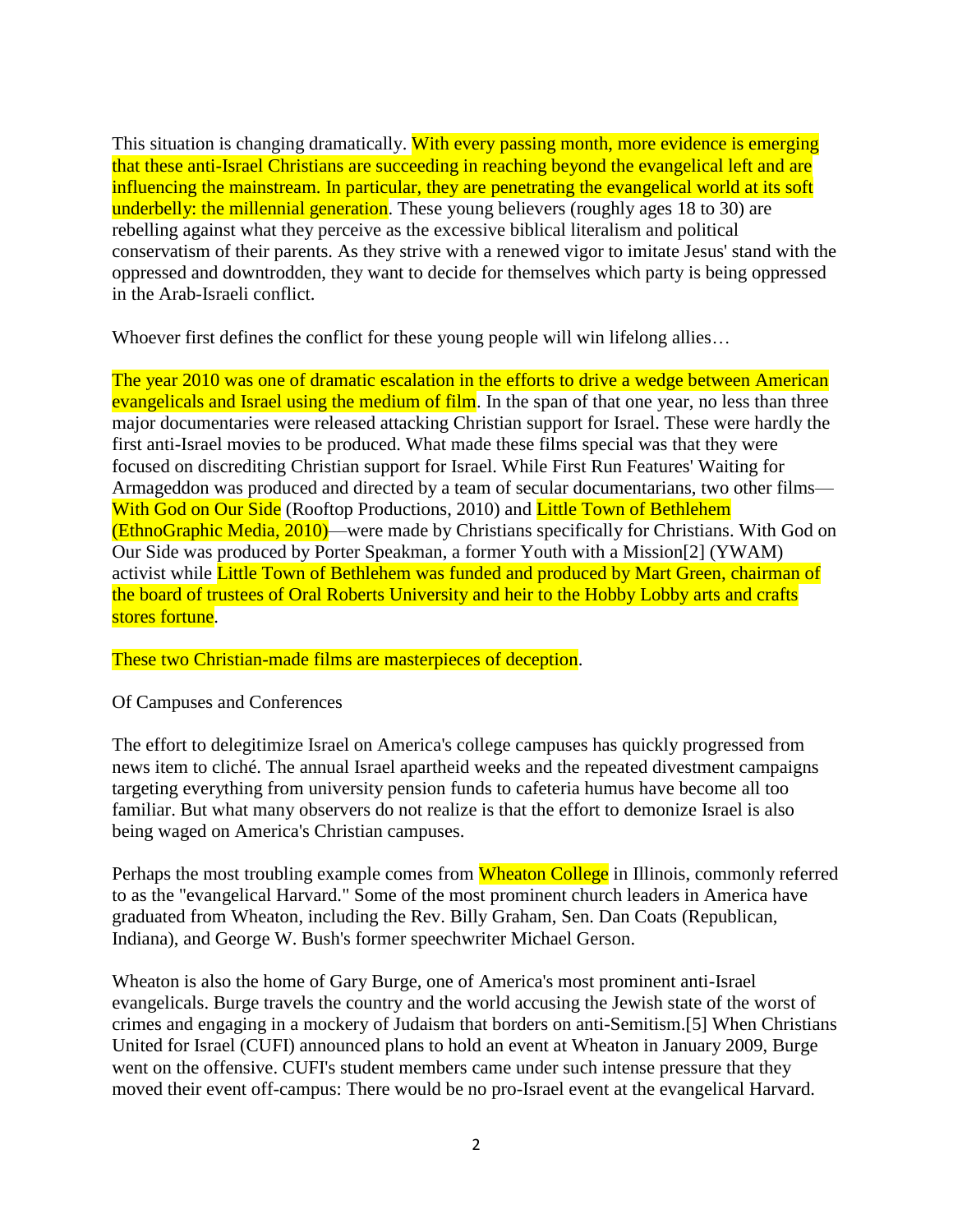Another of America's leading Christian schools, **Oral Roberts University** (ORU), has deep conservative Christian roots. Oral Roberts himself was a Pentecostal televangelist and a strong friend of Israel. Some of the leading preachers in America graduated from ORU, and its board of trustees has included pro-Israel Christians such as pastors John Hagee and Kenneth Copeland and Bishop Keith Butler.

But things may be changing at ORU. The current chair of ORU's board of trustees is the aforementioned Mart Green. He is reported to have "saved" ORU with a \$70 million cash infusion. In January 2013, ORU's board of trustees elected Billy Wilson as the university's new president; a few months later, Wilson was named as a speaker for 2014 at the leading anti-Israel Christian conference, "Christ at the Checkpoint."

Bethel University in Minnesota provides a further example. While this school lacks the national reputation of Wheaton or ORU, it is likely more representative of the direction that America's Christian colleges are taking….

Since its founding in 1979, Bethlehem Bible College in the West Bank has been a leading source of the anti-Israel Christian narrative. In 2010, it launched a biennial conference called "Christ at the Checkpoint." The name of the conference along with a photo of the Israel security fence that forms its logo invoke the increasingly popular meme that Jesus was a Palestinian who would be suffering under Israeli occupation today much as he suffered under Roman occupation millennia ago.

In 2010, the conference brought 250 Christian leaders and activists to Bethlehem; in 2012, that number was more than 600 including such mainstream evangelical leaders as mega-church pastor Joel Hunter and Lynne Hybels, wife of mega-church pastor Bill Hybels, who has since become a key evangelical critic of Israel.

The days when one had to travel to Bethlehem to hear such anti-Israel voices are now over. The anti-Israel narrative of "Christ at the Checkpoint" is now being shared at major Christian conferences in the United States including those organized by Empowered21 and Catalyst.

Empowered21, the preeminent gathering of Pentecostal/Charismatic Christians, provides a troubling example of this trend.[8] Its leadership is a who's who of Pentecostal and Charismatic luminaries from around the world, including many longstanding friends of Israel. However, the leading critic of Israel among these leaders, Mart Green, appears to be playing an outsized role in setting the conference's agenda: Its 2012 conference in Virginia included a talk by Sami Awad and a screening of Green's film, Little Town of Bethlehem.

Empowered21 has announced that it will hold its 2015 global congress in Jerusalem. Given the conference's connections to **Sami Awad and Mart Green**, there is some skepticism whether the choice of location was intended as a sign of solidarity with the Jewish state. Only time will tell if the organization's leadership will permit the conference to become a one-sided Israel bashing fest.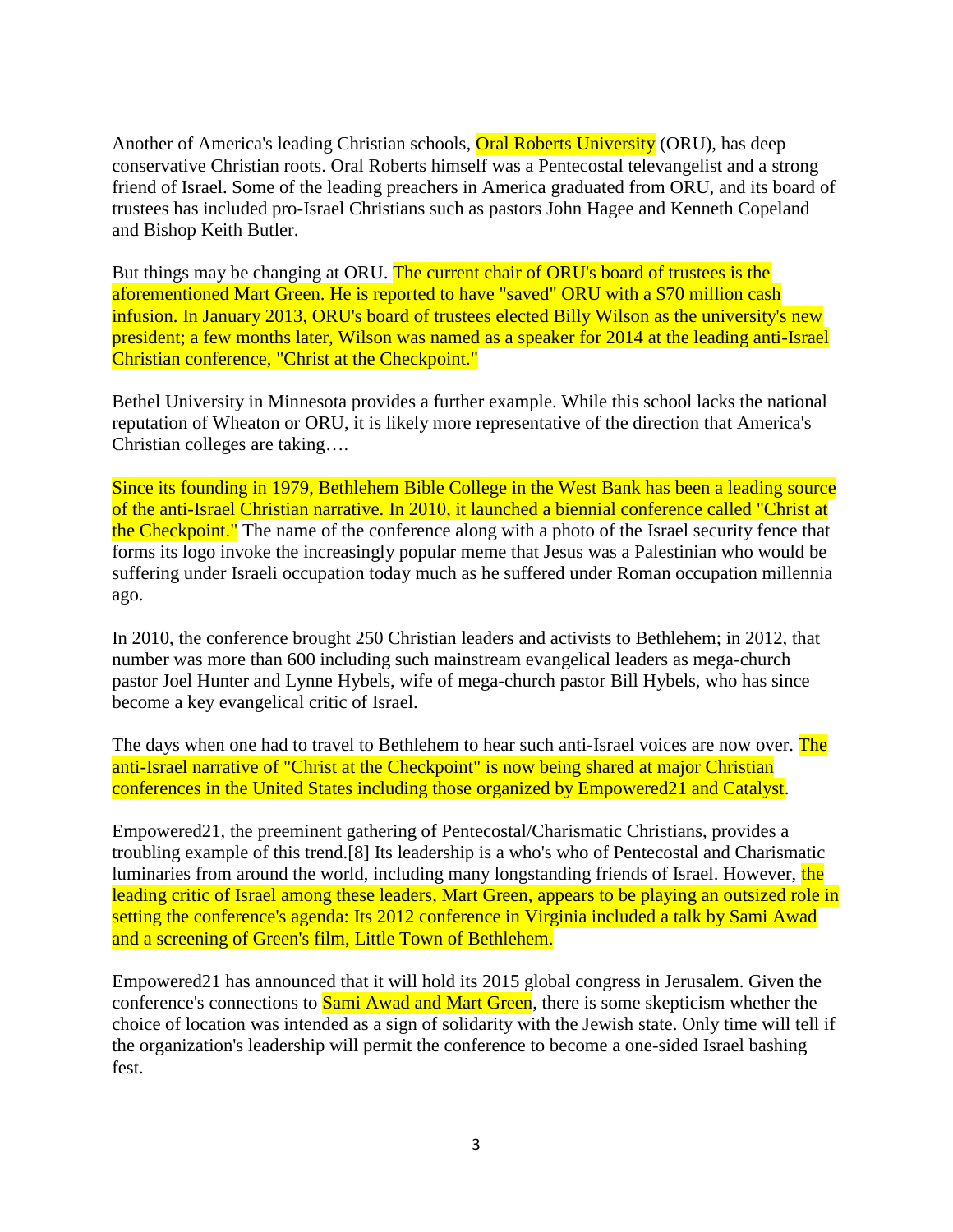Troubling developments are also taking place at the annual Catalyst conference. First launched in 1999, Catalyst has quickly grown into the largest gathering of young evangelical leaders in America with more than 100,000 leaders having made the annual trek to Atlanta to participate in this conference since its inception. Additional Catalyst events are now being held in Florida, Texas, and California.

In the past, Catalyst studiously avoided discussions of the Arab-Israeli conflict. In 2012, however, **Lynne Hybels** was invited to address "Peacemaking in Israel/Palestine." No one was asked to provide a pro-Israel perspective. As journalist Jim Fletcher observed after attending Catalyst 2012:

In dozens of random conversations, I noted that Millenials … expressed solidarity with the Palestinians and annoyance with Israel. This is a seismic shift in the American church and a serious threat to Israel's one traditional area of support.[9]

In addition to speaking at major conferences, anti-Israel speakers such as Burge, Awad, Hybels, and Steven Sizer tour churches across the country. The flyer for a September 2013 evening with Burge provides a sense of the climate at these events.[10] Entitled "Christian Zionism: A Problem with a Solution," the flyer includes a string of three lies that form the core of the new Christian anti-Zionism:

Zionists in Israel have created a state that wants racial purity. Many Zionists want native-born Christians to leave Israel. Christian Zionists in America support Israel because they believe this will accelerate the second coming of Christ.

Trips to "Israel/Palestine"

A growing number of organizations are bringing an increasing number of Christian leaders, influencers, and students to visit "Israel/Palestine." These trips are well marketed and seek out mainstream evangelicals by claiming to be both pro-Israeli and pro-Palestinian—or simply "propeople"—but never anti-Israel. Yet these trips tend to focus on Palestinian suffering and to blame Israel alone for this suffering.

The Telos Group, founded in 2009 and funded by George Soros, [11] is typical of these new organizations. Run by a savvy team professing a moderate agenda, Telos promotes itself as "a leading organization of America's emerging pro-Israeli, pro-Palestinian, pro-American, propeace movement."[12] Their tours take visitors to both Israel and the Palestinian Authority where they meet with both Israelis and Palestinians. What could be more evenhanded?

Yet these tours are carefully calibrated to teach their participants that Israeli policy is the source of Israeli and Arab suffering and the only real barrier to peace. The Palestinian speakers include extreme critics of Israel such as Mitri Raheb and Archbishop Elias Chacour (both featured prominently in The Stones Cry Out). The Israeli speakers, while not as extreme, are stalwarts of the far Left who likewise blame Israel for the region's problems. A brief visit with an Israeli right-winger—usually a settler—does more to confirm this one-sided narrative than challenge it. Telos organizes approximately fifteen of these trips every year.[13]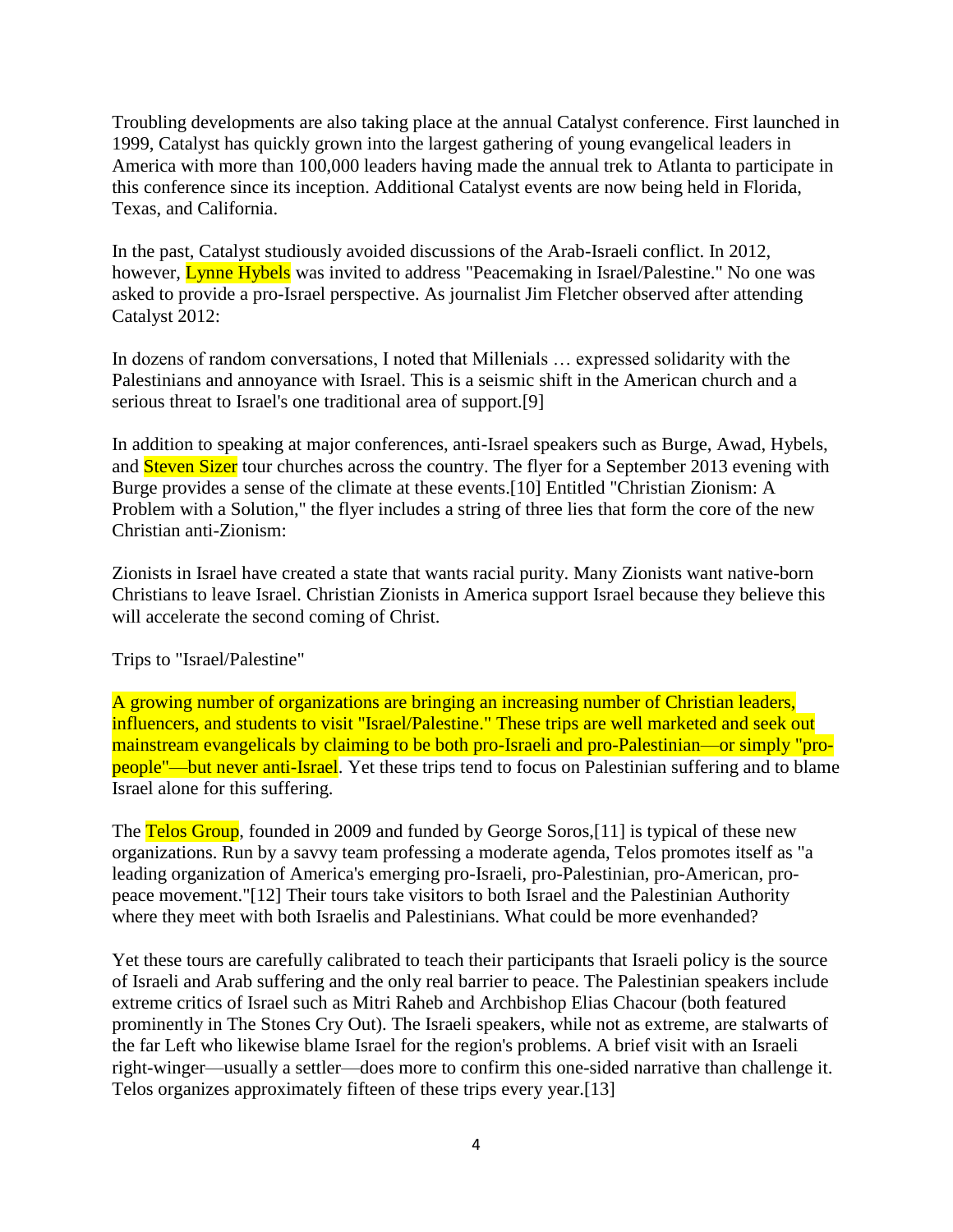Another recent arrival on the scene is the Global Immersion Project. Founded in 2011, the project seeks to "cultivate everyday peacemakers through immersion in global conflict."[14] But thus far, the only conflict they study is that between Israel and the Palestinians, and the only trips they make are to "Israel/Palestine." In 2014, they have two "learning labs" scheduled in the Holy Land.

These newcomers have joined an old stalwart of the movement, the **Holy Land Trust**. Founded in 1998 by Palestinian Christian activist **Sami Awad**, the organization claims to promote nonviolent solutions to the conflict with Israel. However, Awad has stated quite clearly on his blog that nonviolence is "not a substitute for the armed struggle. This is not a method for normalization with the occupation. Our goal is to revive the popular resistance until every person is involved in dismantling the occupation."[15] The Holy Land Trust promotes a strongly biased version of history in which Israel alone is to blame for the absence of peace. It shares this message to those who visit on their various service projects, olive harvesting initiative, and "Palestine Summer Encounter."[16]....

Anti-Israel Christians are on a roll. While small in number, these activists seem to have extensive funds. They are taking far more Christian leaders and influencers to Israel and the Palestinian Authority than the pro-Israel side. Through these newly-minted allies, they are reaching an ever expanding network of evangelicals in the United States.

The threat is not that these activists will turn the majority of American evangelicals into Israel haters. They do not have to. The real danger is that they will teach their fellow evangelicals a moral relativism that will neutralize them. The day that Israel is seen as the moral equivalent of Hamas is the day that the evangelical community—and by extension the political leaders it helps elect—will cease providing the Jewish state any meaningful support.

Those who reject such facile moral equivalence must take this threat seriously. They cannot let the evangelical community go the way of the mainstream Protestant leadership. They must not forget that big lies must be confronted early and often. And they dare not ignore the fact that Israel's enemies are telling very big lies to some very influential Christians—and telling them quite well.

### <http://www.meforum.org/3769/israel-evangelical-support>

### *The Sad Rise of Anti-Semitism Within the Church*, Stacy Lynn Harp, June 30, 201, Bible News Radio

Laurie Cardoza-Moore who is the Founder and President of Proclaiming Justice to the Nations. PJTN is a Christian pro-Israel organization that is dedicated to using the media to educate Christians concerning their biblical responsibility to support Israel and the Jewish brethren.

... popular leaders like Mart Green, President of Hobby Lobby is funding conferences and movies that are anti-Israel. From the Proclaiming Justice to the Nations website we read: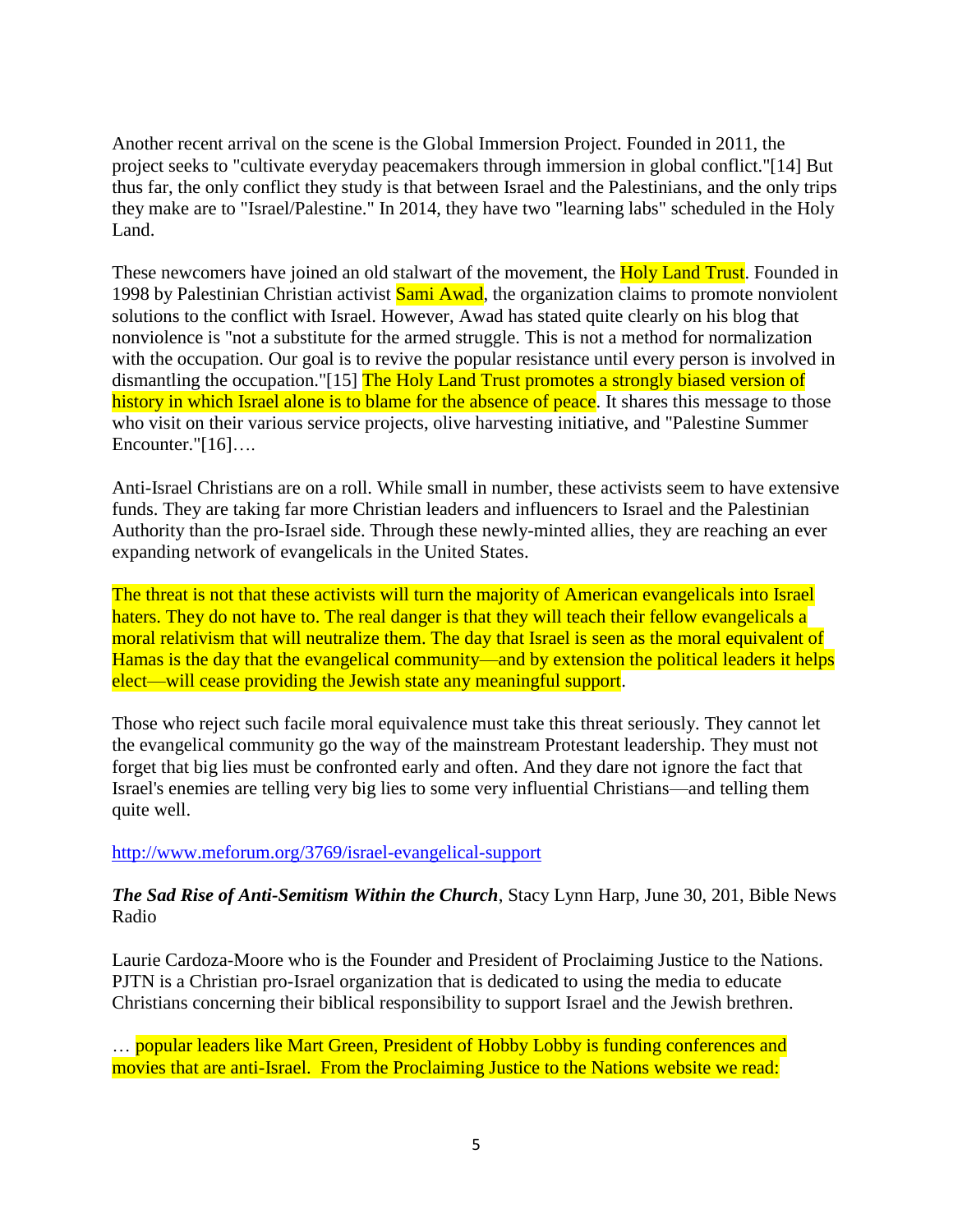A leading evangelical businessman has financed a controversial Middle East documentary that has been called "unfair and dishonest" by supporters of Israel.

"Little Town of Bethlehem" purports to present the Palestinian perspective for American audiences.

Mart Green, founder and CEO of Mardel Christian and Educational Supply and an heir to the Hobby Lobby retail empire, is the financial backing behind the Bethlehem film. It's directed by Jim Hanon of EthnoGraphic Media Films, which is also financed by Green and headquartered at the huge Hobby Lobby complex in Oklahoma City.

<http://www.patheos.com/blogs/biblenewsradio/the-sad-rise-of-anti-semitism-within-the-church/>

*Empowered 21 and Christians Who Promote Anti-Israel Propaganda*, Tricia Miller, Breaking Israel News, July 9, 2015

Empowered 21 (E21), a worldwide Christian organization based in Tulsa, OK and the sponsor of a Global Congress in Jerusalem in May 2015, may be endangering its credibility, and the credibility of the Christian faith it seeks to propagate, because of its relationship with Palestinian Christians who promote a fallacious anti-Israel narrative.

This global entity, which intends to "shape the future of the Spirit-empowered movement" and evangelize every person on earth by 2033, claims to represent 640,000,000 evangelical and pentecostal Christians. Therefore, the potential fallout from an alliance with those who spread dishonest propaganda against Israel is significant.

At the recent conference,  $E21$  co-chair Billy Wilson and others repeatedly emphasized the necessity of Christian unity for the purpose of "world evangelization in our generation." The problem with this call to unity stems from E21's unreflective support for, and involvement with, Palestinian Christian leaders who promote a narrative rooted in demonization of Jews, delegitimization of Israel, and erroneous theology.

This relationship is demonstrated in part, through the inclusion of Jack Sara, president of Bethlehem Bible College, as one of the leaders in E21's Global Congress. Sara was scheduled to participate in a breakout session that addressed the subject of networks of ministries and churches. He was also a member of the committee, "Exploring the Land of Pentecost," which was responsible for educating attendees about places they would tour.

Jack Sara's participation is particularly troubling because Bethlehem Bible College (BBC) and the Christ at the Checkpoint (CaTC) conferences it sponsors are some of the primary promoters of virulent anti-Jewish/anti-Israel propaganda. The logo for Christ at the Checkpoint depicts a church behind the security barrier built by Israel, and the theme of last year's meeting was "Theology in the Service of Peace and Justice."

Through their imagery and content, these conferences present a one-sided narrative that perpetuates the two millennia-old Christian doctrine that Jews are an obstacle to God's purposes.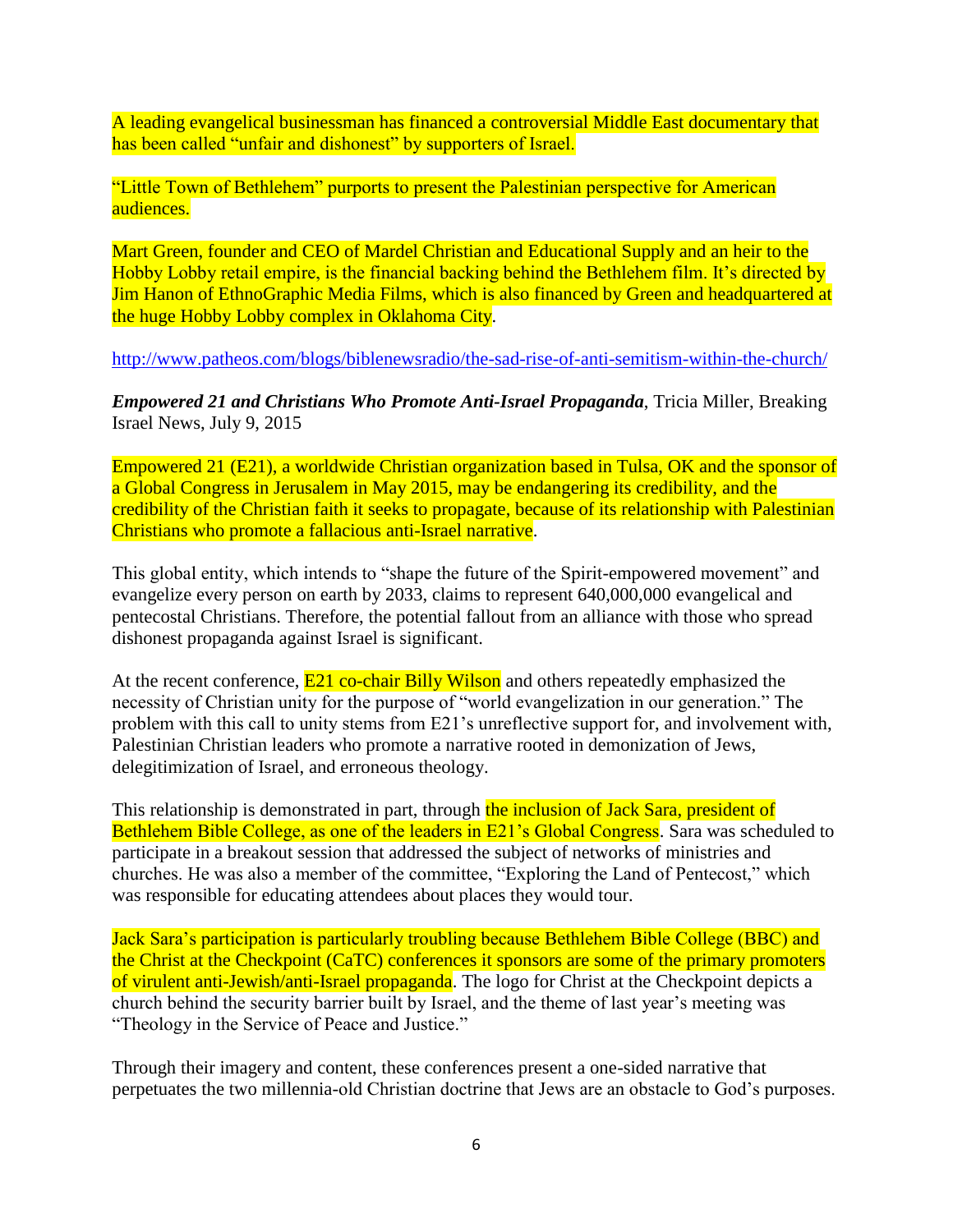As a result, Jews are demonized, the Jewish state is delegitimized, and Christians are encouraged to accept the message in the name of peace and justice.

This narrative is rooted in a customized replacement theology and a Palestinian version of liberation theology. Traditional replacement theology says that God no longer has any purpose for Israel or the Jews and that God's work on earth is now being done through Christians and the Church. This teaching promotes contempt for Jews, and has provided justification for two millennia of anti-Semitic violence.

Palestinian replacement theology rewrites history by claiming that Jesus and the first Christians were all Palestinians, and that the Palestinians – not the Jews – are the indigenous people in the land. This assertion means that the Palestinian people are the rightful owners of the land, which serves their political agenda very nicely by delegitimizing the existence of the Jewish State.

Palestinian liberation theology depicts Palestinians as victims who need to be liberated from Israeli occupation. This narrative is particularly appealing to an evangelical audience susceptible to a message emphasizing the need for peace and justice, but has no understanding of the historical or political context of current events necessary to counter the lies and distortions supported by this theology….

E21's collaboration with local Christians was further evidenced through the scheduling of a service in Manger Square in Bethlehem, before it was cancelled with one days notice due to "significant political and religious pressure," In response to this unexpected development, E21 co-chair Wilson "spent the afternoon in Manger Square trying to find a way to further support our Christian brothers in there, including considering the possibility of other alternative venues."

Wilson's intent to "support our Christian brothers in there" by scheduling a service in Bethlehem, and the involvement of the president of BBC in the leadership of E21 are consistent with the conference's emphasis on the importance of Christian unity. This would be an ideal goal in an ideal world. However, in this case, E21's cooperation with Palestinian Christian organizations that have a track record of anti-Israel activism may provide a venue through which their false narrative is promoted to a global audience.

In light of this threat, the leadership of Empowered 21 needs to reconsider how they define their stand in "unity" with those who promote anti-Israel propaganda based on erroneous theology, demonization of Jews, and delegitimization of Israel.

Otherwise, the credibility of this global movement and the Christian faith it seeks to propagate will be compromised, and its intent to "shape the future of the Spirit-empowered movement" will be an issue of great concern.

[http://www.breakingisraelnews.com/44901/empowered-21-and-christians-who-promote-anti](http://www.breakingisraelnews.com/44901/empowered-21-and-christians-who-promote-anti-israel-propaganda-opinion/#QTXJi69DjhfjsPGR.97)[israel-propaganda-opinion/#QTXJi69DjhfjsPGR.97](http://www.breakingisraelnews.com/44901/empowered-21-and-christians-who-promote-anti-israel-propaganda-opinion/#QTXJi69DjhfjsPGR.97)

*Empowered 21 Threatens Jewish-Christian Relations*, The Times of Israel, Tricia Miller, July 21, 2015,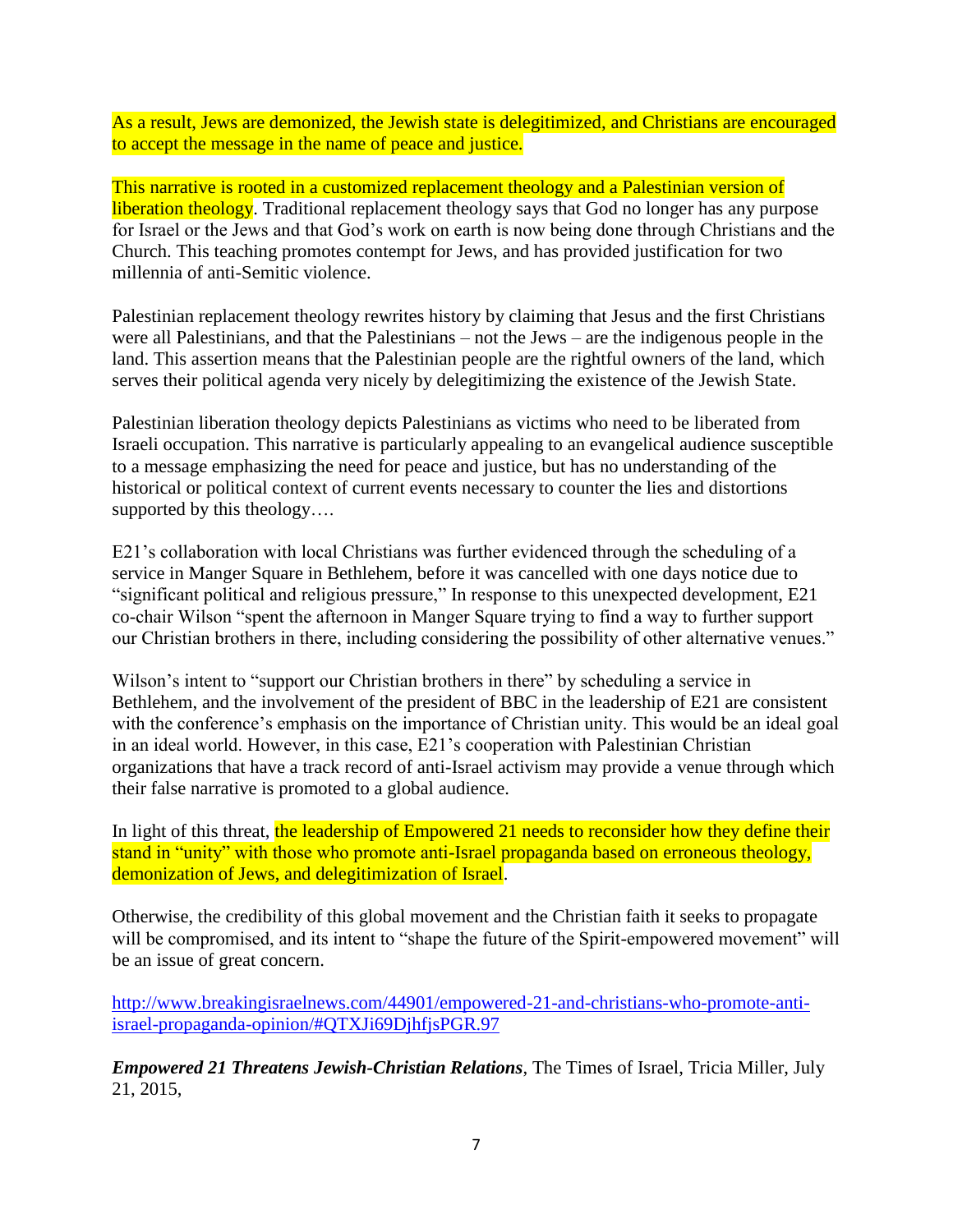Empowered 21 (E21), a worldwide Christian organization based in Tulsa, OK, is threatening Jewish-Christian relations as a result of its seemingly unreflective alliance with Palestinian Christians who propagate a narrative rooted in demonization of Jews and the Jewish State.

At its Global Congress in Jerusalem in May 2015, co-chair **Billy Wilson** and others placed a significant amount of emphasis on the necessity of Christian unity for the purpose of "world evangelization in our generation." This unqualified call to unity is cause for significant concern because it presumably included an expectation of solidarity with conference participants who are leaders in Palestinian Christian organizations such as Bethlehem Bible College (BBC) and Christ at the Checkpoint (CaTC) conferences – both of which are primary promoters of virulent anti-Jewish/anti-Israel propaganda.

The relationship between E21 and those who promote such pernicious dogma is demonstrated in part, through the inclusion of **Jack Sara, president of Bethlehem Bible College**, as one of the leaders in this year's Global Congress. Sara was scheduled to participate in a breakout session that addressed the subject of networks of ministries and churches. He was also a member of the committee, "Exploring the Land of Pentecost," which was responsible for educating attendees about places they would tour.

Jack Sara's participation is particularly troubling because he is president of Bethlehem Bible College, which sponsors the biannual Christ at the Checkpoint conferences in Bethlehem….

Most recently, Christ at the Checkpoint took this demonization to a new low through the posting of a video on YouTube on March 26, 2015. The video was produced to promote a CaTC Young Adult conference in July 2015.

In this video, images of ISIS captives about to be beheaded are juxtapositioned with images of the security barrier Israel built to protect its citizens from suicide bombers.

Images of the Jordanian pilot about to be burned alive in a cage are juxtapositioned with scenes of people going through a checkpoint.

And images of the ISIS flag are juxtapositioned with those of the Israeli flag.

The obvious implication is that the security measures Israel has been forced to take in response to Palestinian suicide bombers is equivalent to what ISIS is doing to people as it seeks to forcibly establish a caliphate ruled by an extreme form of Islamic law.

Empowered 21's unqualified expectation that attendees at the Global Congress stand in unity with those who proliferate material that perpetuates the demonization of Jews and the State of Israel is both alarming and destructive….

Institutions such as the International Christian Embassy in Jerusalem (ICEJ) have painstakingly built bridges with the Jewish community within Israel and abroad ever since its founding in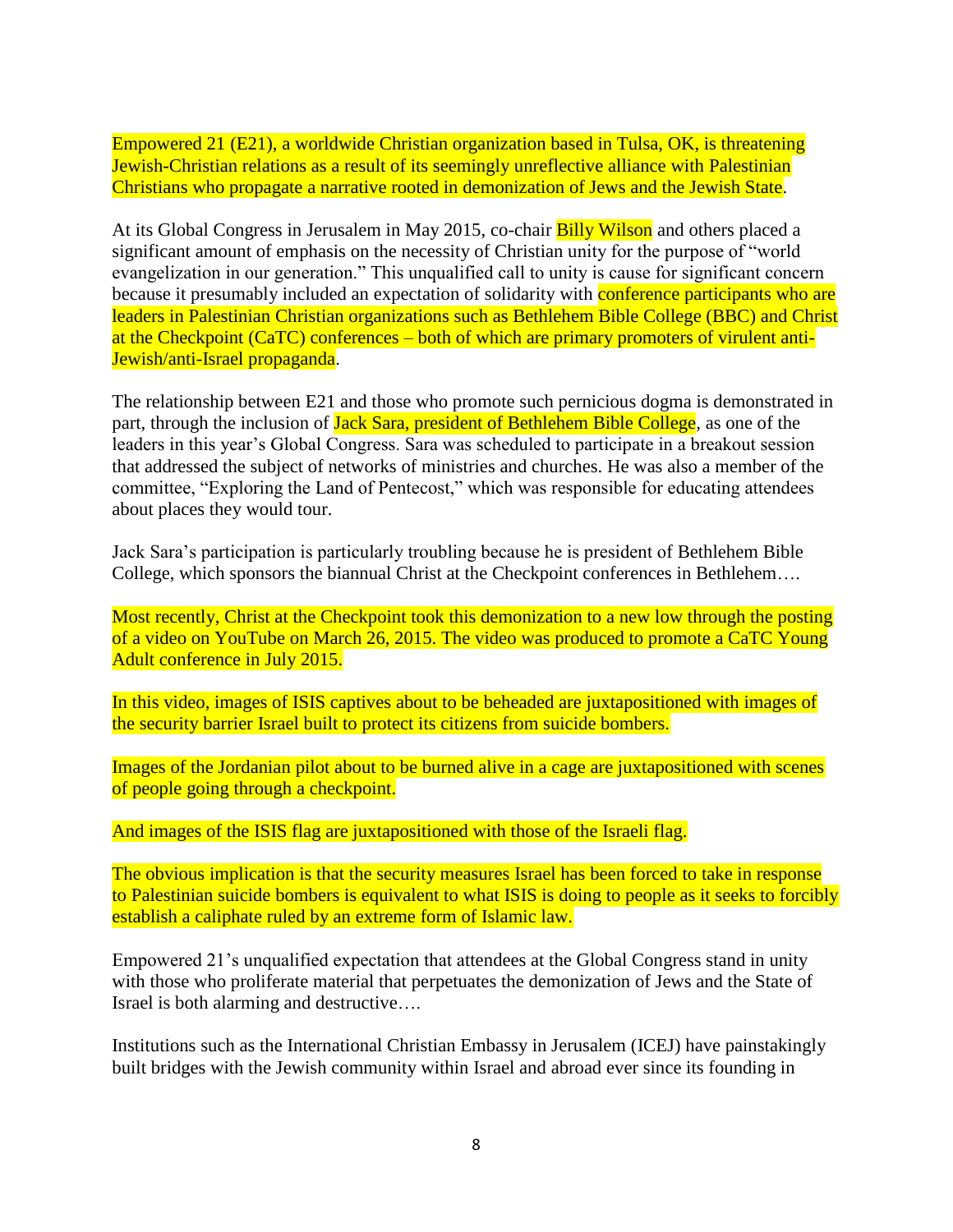1980. Over the past thirty-five years, the ICEJ had earned a solid reputation for its work within Israel and its education of Christians worldwide concerning a biblical understanding of Israel.

But, the foundations for Jewish-Christian relations laid by organizations such as the ICEJ are in danger of being undone through Empowered 21's incautious alliance with Palestinian Christian leaders and their institutions who are complicit in the demonization of Jews and the Jewish State.

<http://blogs.timesofisrael.com/empowered-21-threatens-jewish-christian-relations/>

*Where are Empowered21 and Oral Roberts University Headed in Relation to Israel?,* Committee for Accuracy in Middle East Reporting in America (CAMERA), Tricia Miller, Ph.D., August 10, 2015

The future stance of Empowered21 (E21) and Oral Roberts University (ORU) towards Israel is uncertain due to the relationship between these two organizations and ORU mega-donor Mart Green. As a result of the \$250 million he has contributed since 2008, Green has an inordinate amount of leverage over the perspective of ORU and E21, which is headquartered on the campus of the Christian college in Tulsa, OK.

Green's extensive involvement in both of these organizations in relation to their eventual viewpoint towards Israel is cause for concern because he financed the production of the 2010 anti-Israel documentary, "Little Town of Bethlehem." This film presents a one-sided and fallacious Palestinian narrative that portrays Israel as a brutal occupier, while ignoring the existential threats facing the state of Israel.

The absence of any public evidence that indicates Green has changed his beliefs in respect to the Jewish State since the production of the documentary raises the question of just how much he will prejudice the final position ORU and E21 take concerning Israel.

The Relationship between E21, ORU and Mart Green

Empowered21 is a relatively new Christian organization that claims to represent 640,000,000 evangelical and pentecostal Christians around the globe. Since these Christians constitute the part of Christendom that has historically supported Israel's right to exist and defend itself, the stand this movement takes in relation to Israel will have a significant impact on Christian support for Israel worldwide.

This global movement is the result of an initiative launched in 2008 by the Board of Trustees of Oral Roberts University when the newly formed board, under the leadership of Mardel founder Mart Green, "began work on clarifying the mission of the university for 21st century ministry."

ORU was founded by Oral Roberts, a Pentecostal Methodist evangelist who was a strong supporter of the State of Israel. Before Mart Green formed the new Board of Trustees in 2008, the Board had included pro-Israel activists such as Pastor John Hagee, the founder of the two million strong grassroots movement, Christians United for Israel.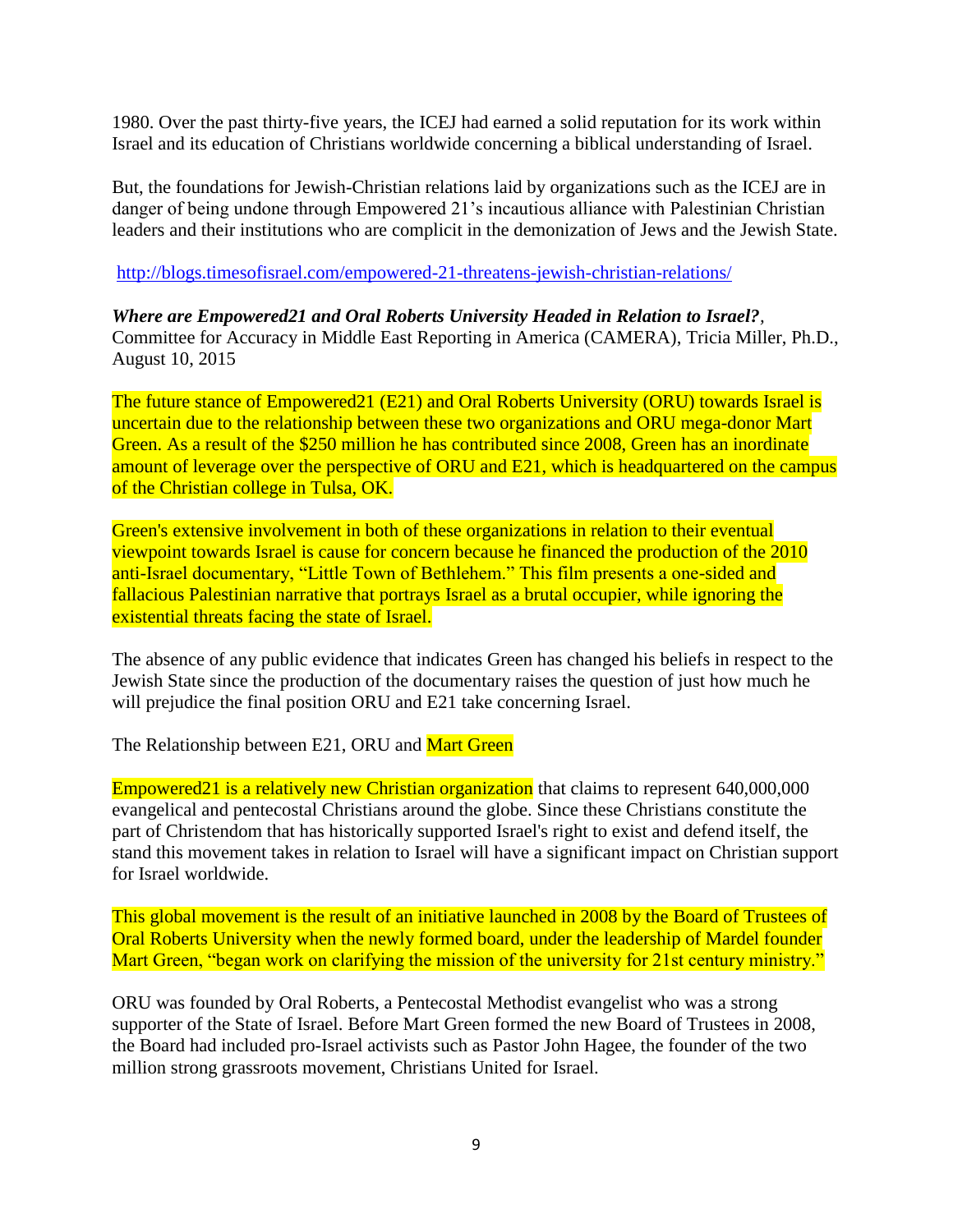Green became the chairman of the new board in 2008 in "return for the donation" of \$70 million intended to save the evangelical Christian school from a financial crisis that included tens of millions of dollars of debt. Mart stepped down as chairman in April 2014 but remains a member of the board, and his father David, CEO/Founder of the Hobby Lobby retail chain, is a member of ORU's Board of Reference.

Mart Green and the ORU Board of Trustees asked The International Center for Spiritual Renewal in Cleveland TN, then under the leadership of Dr. William "Billy" Wilson, to facilitate the 2008 initiative that inaugurated the Empowered21 movement. At the time, Wilson was also the vice-chair of the ORU Board of Trustees.

On January 31, 2013, this same Board of Trustees elected Billy Wilson as the fourth president of the university. When Wilson assumed the position of president of ORU on July 1, 2013, the E21 initiative went to ORU with him. Consequently, the vision for E21 – initiated by Green in 2008 – has become an integral, if not primary, part of the mission of ORU, and Wilson is both president of ORU and chairman of E21, all as a result of the financial clout of Mart Green.

Concern over how Green's view of Israel could prejudice the future position ORU and E21 take concerning the Jewish State is heightened by the fact that a few months after Wilson was elected as the new president of ORU, he accepted an invitation to speak at the 2014 anti-Israel "Christ at the Checkpoint" (CaTC) conference sponsored by Bethlehem Bible College (BBC) in Bethlehem, a prominent purveyor of anti-Israel propaganda.

BBC and the biannual conferences it hosts promote a Palestinian version of replacement theology that not only teaches that Christians have replaced Jews in the purposes of God, but rewrites the Bible by making the false historical claim that the Palestinians – not the Jews – are the indigenous people of the land. The logical outworking of this theology is the identification of Jesus as a Palestinian, which is in direct contradiction to the Scriptures these Christians claim to believe.

This erroneous conclusion means that the Palestinian people are the rightful owners of the land, which serves their political agenda very nicely by delegitimizing the existence of the Jewish State. It also works hand-in-hand with Palestinian liberation theology, which depicts Palestinians as victims who need to be liberated from Israeli occupation.

When he spoke in Bethlehem in 2014, Wilson stated that he did not share the Christian Palestinians' belief in replacement theology. However, he did not refute their liberation theology.

Wilson's involvement in the conference gave the Palestinian movement increased credibility in the evangelical world, and it was a portend of things to come. In May 2015, Jack Sara, the president of Bethlehem Bible College, was an invited participant in E21's Global Congress, which was held in Jerusalem and co-chaired by Wilson.

Throughout the conference in Jerusalem, there was a concerted emphasis on the importance of Christian unity and the need to stand with Palestinian Christians. This suggests that E21 and ORU may become aligned with the Palestinian anti-Jewish, anti-Israel narrative, which is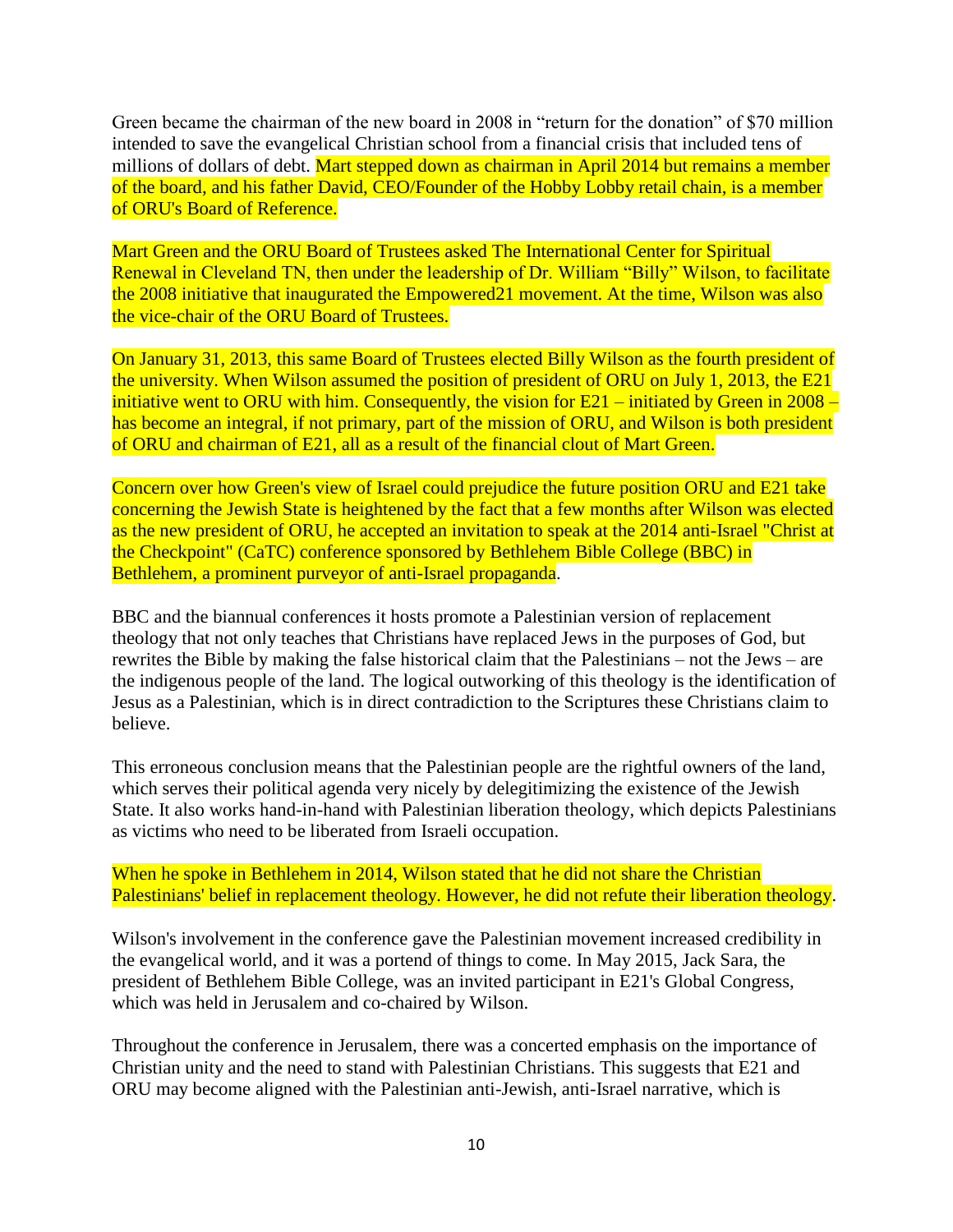nothing more than a new form of Christian anti-Semitism tailor-made for an evangelical audience.

# Mart Green and the "Little Town of Bethlehem"

The potential alignment of E21 and ORU with the erroneous Palestinian narrative becomes even more troubling in light of Mart Green's involvement with anti-Israel activists featured in the 2010 documentary he funded, titled "Little Town of Bethlehem." The film pretends to provide multiple viewpoints of the Arab-Israeli conflict through the testimony of a Christian, a Muslim and a Jew. But in reality, the film offers a single narrative of Palestinian victimization and Israeli violence that is nothing more than a combination of "anti-Israel activism with a theological backdrop."

"Little Town of Bethlehem" was produced by EthnoGraphic Media (EGM), which is financed by Green and headquartered in the Green family's Hobby Lobby complex in Oklahoma City, OK. According to its LinkIn profile, EGM is "a revolutionary film and new media group exploring the critical issues of our time…We strive to be catalysts – entry points to social change – through film and grassroot programs."

Its Facebook "About" page identifies EGM as a nonprofit organization whose "purpose is to serve by sharing true stories that take on the most difficult subjects…and we do not flinch when it comes to presenting raw subject matter or raising difficult questions." The conflict in the Holy Land is one of the questions mentioned, and in relation to this subject, EGM asks, "Will a nonviolent movement bring lasting peace?"

Mart Green's answer to this question is found in his production of the "Little Town of Bethlehem," which was advised and assisted by the Holy Land Trust, a Palestinian organization that supports boycotts, divestment and sanctions against Israel, conducts politicized tours that target evangelical leaders with its anti-Israel, pro-Palestinian propaganda, and is a co-sponsor of the biannual Christ at the Checkpoint conference.

The documentary presents the personal experiences of three men: **Sami Awad**, an evangelical Christian leader; Ahmad Al'Azzeh, a Muslim; and Yonatan Shapira, a former Israel Defense Forces pilot. While the involvement of these three presumably provides a Christian, Muslim and Jewish perspective, all three of them tell the same story – that Palestinians are innocent victims of an oppressive Israeli occupation, much like the Roman occupation in the time of Jesus.

Sami Awad is the founder and executive director of the Holy Land Trust (HLT), and is also the son of Bishara Awad, the founder of Bethlehem Bible College. The HLT website states:

Holy Land Trust exists to lead in creating an environment that fosters understanding, healing, transformation, and empowerment of individuals and communities, locally and globally, to address core challenges that are preventing the achievement of a true and just peace in the Holy Land.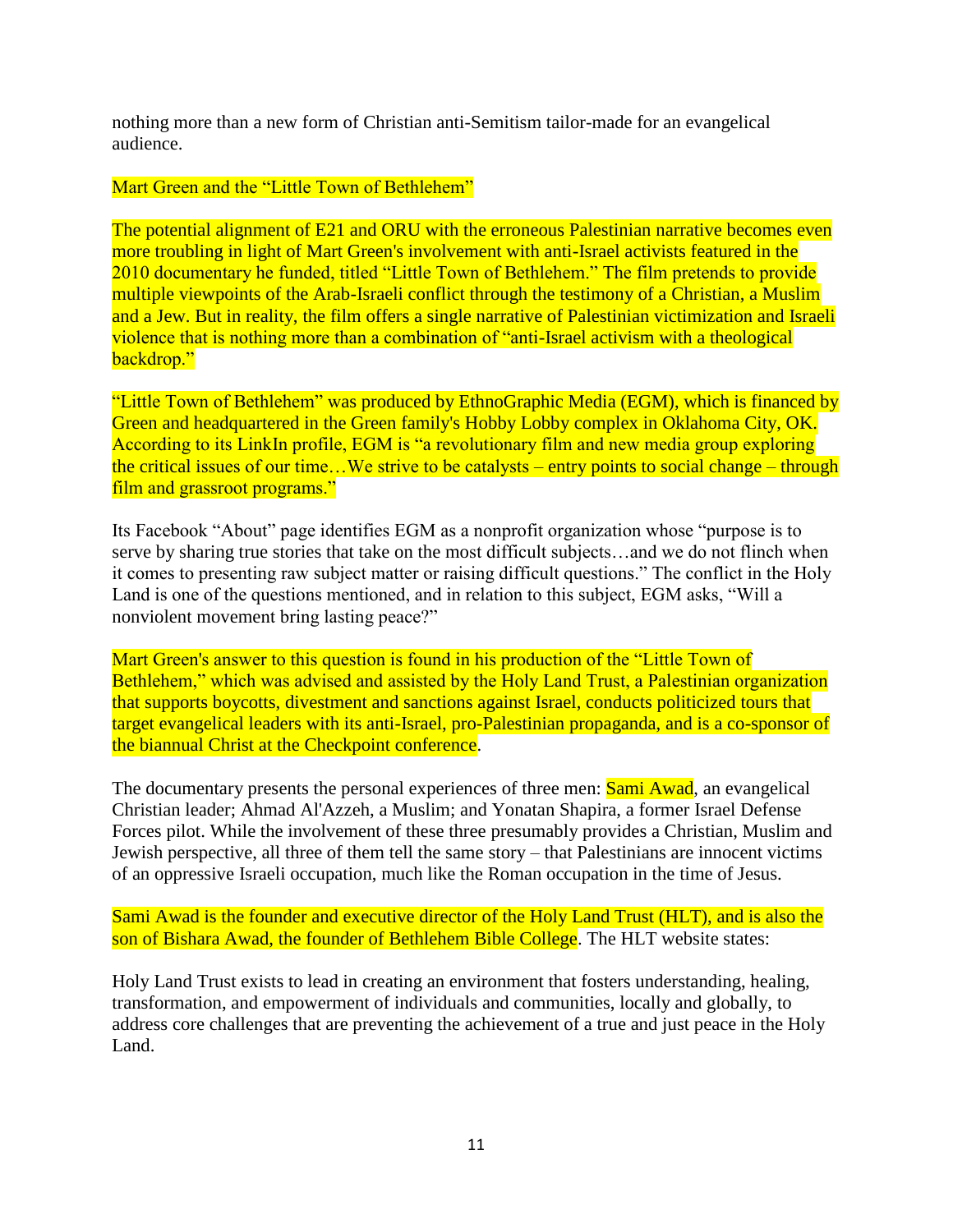However, HLT supports the anti-Israel boycott, divestment and sanctions movement (BDS), which according to the Simon Wiesenthal Center, seeks to destroy Israel by demonizing the Jewish State as a 21st Century Apartheid regime. This is not an action that promotes "the achievement of a true and just peace in the Holy Land."

Speaking at the National Leadership Conference for the Vineyard Church in 2009, Awad stated, "We've actually done training in non-violence for Hamas leaders and other militant groups as well." Since Hamas makes it clear in its charter that it intends "to fight the Jews and kill them"and replace Israel with an Islamic state, the only thing Awad's so-called "training" in nonviolence does is give Hamas some unwarranted credibility.

Ahmad Al'Azzeh, the Muslim featured in the film, has served as an activities coordinator for HLT and is the field coordinator for "Musicians without Borders," which works in cooperation with HLT. Al'Azzeh is an advocate of a one-state solution, which means the establishment of a Palestinian state through the destruction of the Jewish state.

Al'Azzeh may think a one-state solution will bring about a true and just peace for Palestinians, but the destruction of Israel will most certainly not result in peace or justice for any of its citizens, Jew and non-Jew alike.

Yonatan Shapira is a former Israeli air force pilot turned anti-Israel activist. He is involved in "Breaking the Silence," an organization that claims to collect the testimonies of disenchanted soldiers who served during the Second Intifada. However, the charges of "war crimes" against Israel are all based on "anonymous and unverifiable hearsay 'testimonies.'"

Shapira is also involved in the BDS movement, and participated in the "Free Gaza" flotilla in 2010 and another flotilla attempt in 2011. These are not the activities of a person who is working towards peace with an existent Jewish State. Rather, as this picture demonstrates, they are the activities of someone who is working for a Palestinian state, which as Mahmoud Abbas declared on July 29, 2013, will be Judenrein.

Sami Awad and the Holy Land Trust support the BDS movement and offer training for Hamas, whose reason d'etre is to kill the Jews and replace Israel with an Islamic state.

Ahmad Al'Azzeh works with the HLT and advocates for a one-state solution, which also means the destruction of the Jewish State.

Yonatan Shapiro is involved in an organization that demonizes Israel through unverifiable means, supports BDS, and participates in anti-Israel flotillas.

These are the only testimonies presented in the one-sided, anti-Israel documentary financed by Mart Green.

In light of the fact that "Little Town of Bethlehem" is still advertised on EGM's Facebook page, and in the absence of any public statement from Green that indicates his perspective concerning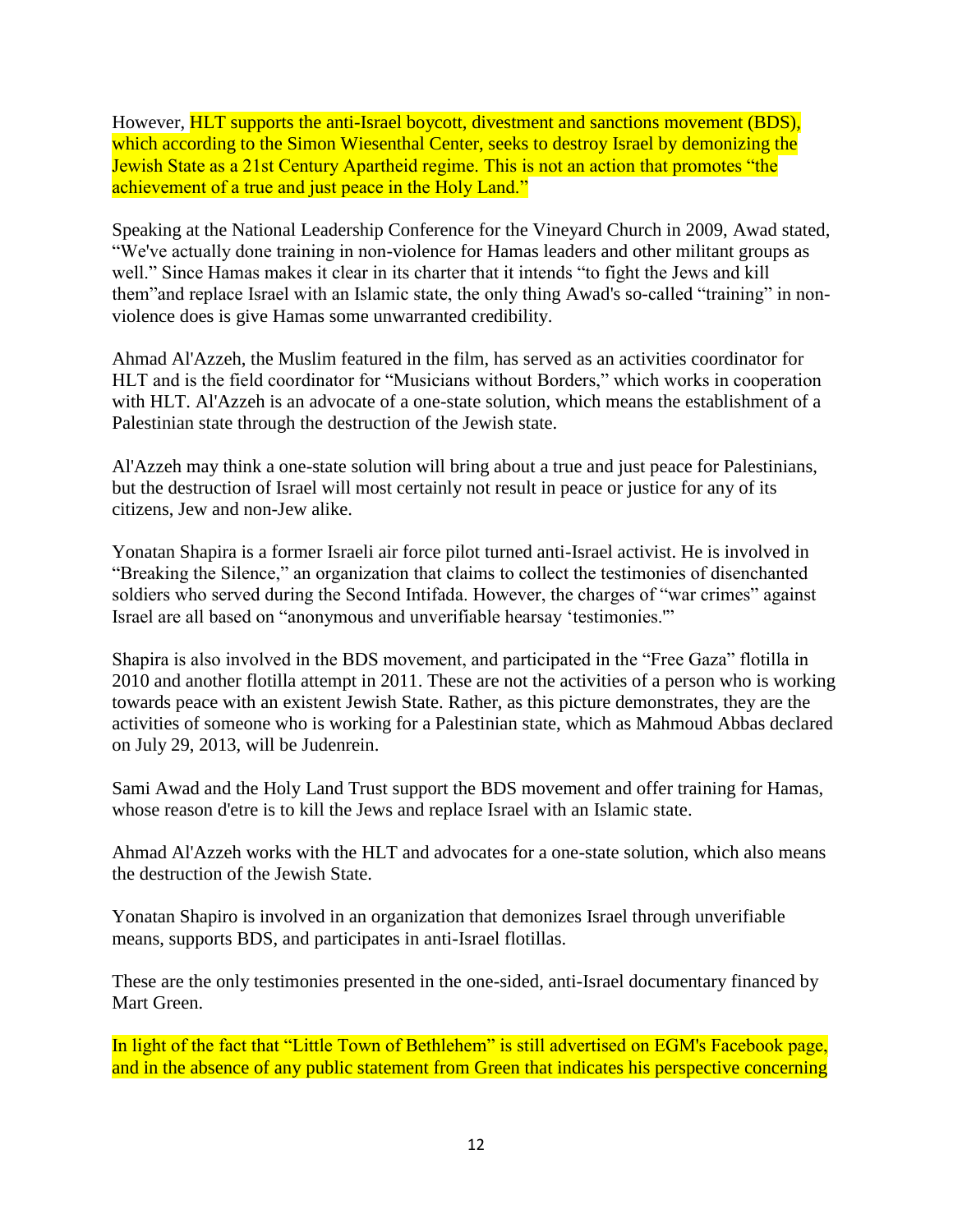Israel has changed since the production of the documentary, one has to wonder just how much his negative view of Israel will prejudice the future stance of ORU and E21 towards Israel.

If the involvement of Sami Awad and the screening of "Little Town of Bethlehem" at Empowered21's "Converge21 USA" conference at Regent University in Virginia in 2012, and the inclusion of Jack Sara in Empowered21's Global Congress in Jerusalem in 2015 are any indication, the final position of E21 and ORU will not be good for Israel.

[http://www.camera.org/index.asp?x\\_print=1&x\\_context=7&x\\_issue=51&x\\_article=3077](http://www.camera.org/index.asp?x_print=1&x_context=7&x_issue=51&x_article=3077)

*CAMERA Waiting for Response to Letter to Mart Green About Little Town of Bethlehem*, Snapshots, A CAMERA Blog, June 10, 2016

CAMERA is waiting for a response to a letter sent to Mart Green, producer of the 2010 movie Little Town of Bethlehem.

On June 1, 2016, CAMERA sent a letter to Mart Green who currently serves as Chief Strategy Officer for Hobby Lobby Stores, Inc.

Copies of the letter were also sent to Mart Green's father David Green, CEO of Hobby Lobby and Mart Green's brother, Steve Green, who serves as President of the company, which has 700 stores throughout the United States.

Another copy of the letter was sent to Jim Hanon, the movie's director.

In the letter, CAMERA asks Mart Green to embark on a campaign to unwind the damage done to Israel's reputation (and to the reputation of American Jews who support the Jewish state) by the misinformation broadcast in the movie.

"The movie's propagandistic treatment of the Arab-Israeli conflict incited hostility and unwarranted contempt toward Israel and its Jewish supporters in the minds of thousands of viewers," the letter stated.

CAMERA asked Mart Green to publish and distribute a fact sheet that would be sent to officials at the 400 venues where the movie was shown. CAMERA also asked that Mart Green issue a press release drawing attention to his efforts to correct the record.

Accompanying the letter was a 20-page analysis of the factual misstatements and misinformation broadcast in the movie. Some, but not all of CAMERA's complaints about the movie can be seen in this article published in November 2015.

One problem described in the letter (but not the article) is how the movie misleads its viewers by passing off footage of an Australian jet as an Israeli fighter plane.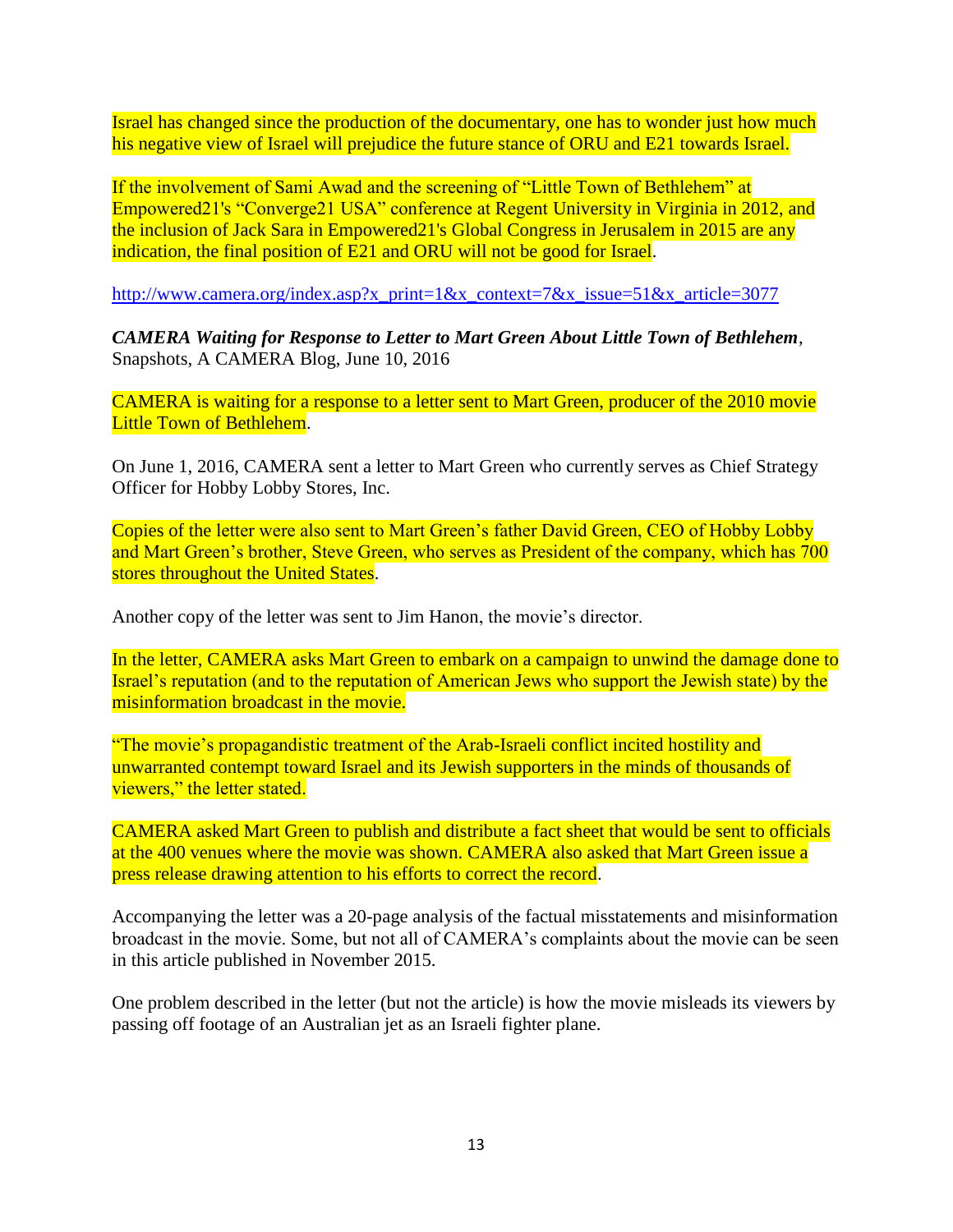At various points throughout the film, LTOB shows footage of a jet fighter doing aerial maneuvers while Yonatan Shapira, who is featured at length in the film, speaks about serving in Israel's air force. Viewers are led to believe that the plane in being shown is an Israeli fighter jet.

It is not.

A close examination of the footage in question reveals that the plane in question has the name of an Australian fighter pilot whose name and rank and story can be readily found on the Internet. (A screenshot of the stenciling on the fuselage, with the pilot's name can be clearly seen in the image at the top of this entry).

This information can only be obtained by looking at the film on a frame-by-frame basis, as CAMERA has done. Viewers who see the film in a public setting simply will not be able to do this.

This is only one of the many problems in the list sent to Mart Green.

In the letter, CAMERA also asked Mart Green if the Green family was involved in the production of another anti-Israel film, With God on Our Side produced by Porter Speakman, Jr. Despite repeated requests for information about the funders of this film, Speakman has not revealed their identities. "Individuals and organizations who felt it was an important topic to address donated toward this project," Speakman wrote in an email to CAMERA in July 2012.

Earlier today, CAMERA contacted LTOB's director Jim Hanon and asked if he would be issuing a public statement in response to the letter. (No.)

While speaking with CAMERA, Hanon said that he produced Little Town of Bethlehem to allow people with a particular perspective a chance to tell their stories. He "was not offering it up as a historical document," Hanon said.

When told that he was not merely offering up different perspectives, but misinformation about the Arab-Israeli conflict, Hanon stated that the sources in the film would consider the information presented in the letter to the Greens as misinformation and that giving them a chance to tell their story in a public forum "is not harmful."

Watch this space for more information.

[http://blog.camera.org/archives/2016/06/camera\\_waiting\\_for\\_response\\_to.html](http://blog.camera.org/archives/2016/06/camera_waiting_for_response_to.html) See also [http://www.camera.org/index.asp?x\\_context=2&x\\_outlet=118&x\\_article=3171](http://www.camera.org/index.asp?x_context=2&x_outlet=118&x_article=3171)

*Will Mart Green Make Amends for Little Town of Bethlehem?,* The Times of Israel, Dexter Van Zile, June 10, 2016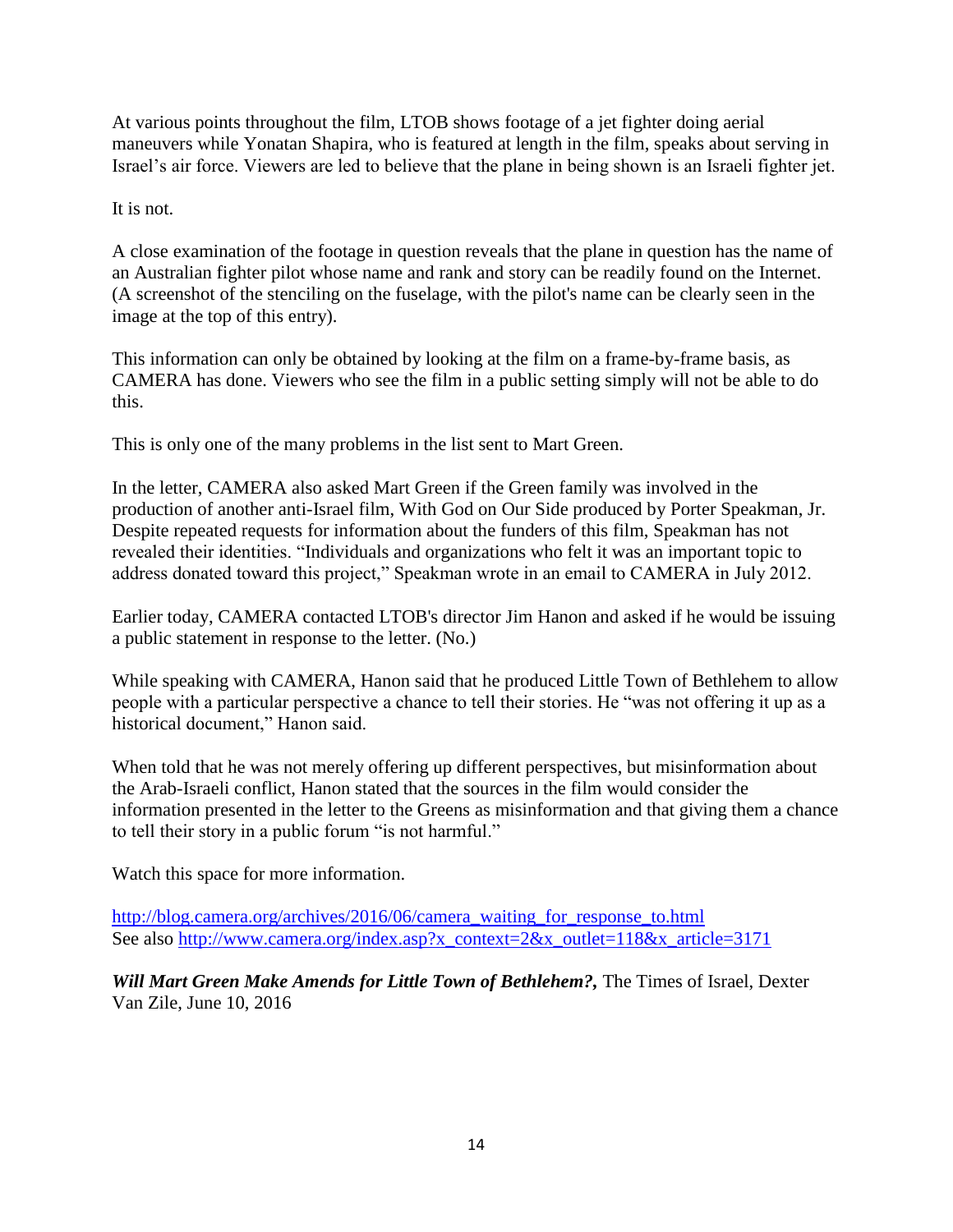Mart Green, the chief strategy officer at Hobby Lobby, a chain of 700 hobby and craft stores located in the United States, is facing a challenge similar to the one confronting the protagonist in a Hasidic story known as "A Sack Full of Feathers."

In the story, a Jew in Eastern Europe who loves to tell (and embellish) stories about the people in his village is summoned to speak to his rabbi who tells him that through his irresponsible story telling, he has ruined the reputation of a fellow Jew, a businessman.

The storyteller is appalled at what he has done and asks what steps he must take to make amends. He promises to do anything the rabbi tells him. The rabbi tells him to go get a feather pillow, which he does. Upon his return the rabbi tells him to rip open the pillow and scatter the feathers into the air, which he does.

After the feathers are blown about, the rabbi then turns to the storyteller and tells him to gather up every last one of the feathers and stuff them back into the pillow. The storyteller looks at the rabbi in disbelief and complains that it is an impossible task. The feathers are all over the place. There is simply no way he'll be able to retrieve all of them.

"That's exactly the point," the rabbi says. "The damage can't be undone." The rabbi then tells the storyteller he must apologize to the person whose reputation he harmed and also speak to all of the people he spoke to in the course of his story telling. The rabbi also told him to study the Torah and with a particular emphasis on the writings about lashon hara or "evil tongue." The storyteller did as he was told and according to the story, underwent a change in how he dealt with people.

Mart Green is now confronted with a similar scenario. He has been asked to retrieve the feathers of lashon hara that were released from the pillow and broadcast into the world by his decision to finance and distribute Little Town of Bethlehem, a so-called documentary that egregiously misinforms its audiences about the Arab-Israeli conflict.

One of the most egregious problems with Little Town of Bethlehem, which was shown in at least 400 public venues in North America, Europe and the Middle East, is that it posits an equivalence between Palestinian violence and the civil rights movement in the United States in the 1960s.

It does this in a number of ways, most notably by juxtaposing footage of the protesters being attacked by Bull Connor's police with images of Palestinians fighting with Israeli soldiers, presumably in the West Bank. To drive the point home, the movie quotes Sami Awad, founder of Holy Land Trust, who asserts "The First Intifada was a lot like the civil rights movement in the U.S."

Awad's assertion that the First Intifada was "a lot like" the non-violent civil rights movement in the U.S. ignores one obvious fact: Despite the of-repeated assertion that the First Intifada was a "non-violent" uprising, it was no such thing. Between 1987 and 1992, thousands of firebombs were thrown at Israelis by Palestinian terrorists. Dozens of Israelis were killed by these and other acts of violence during this time.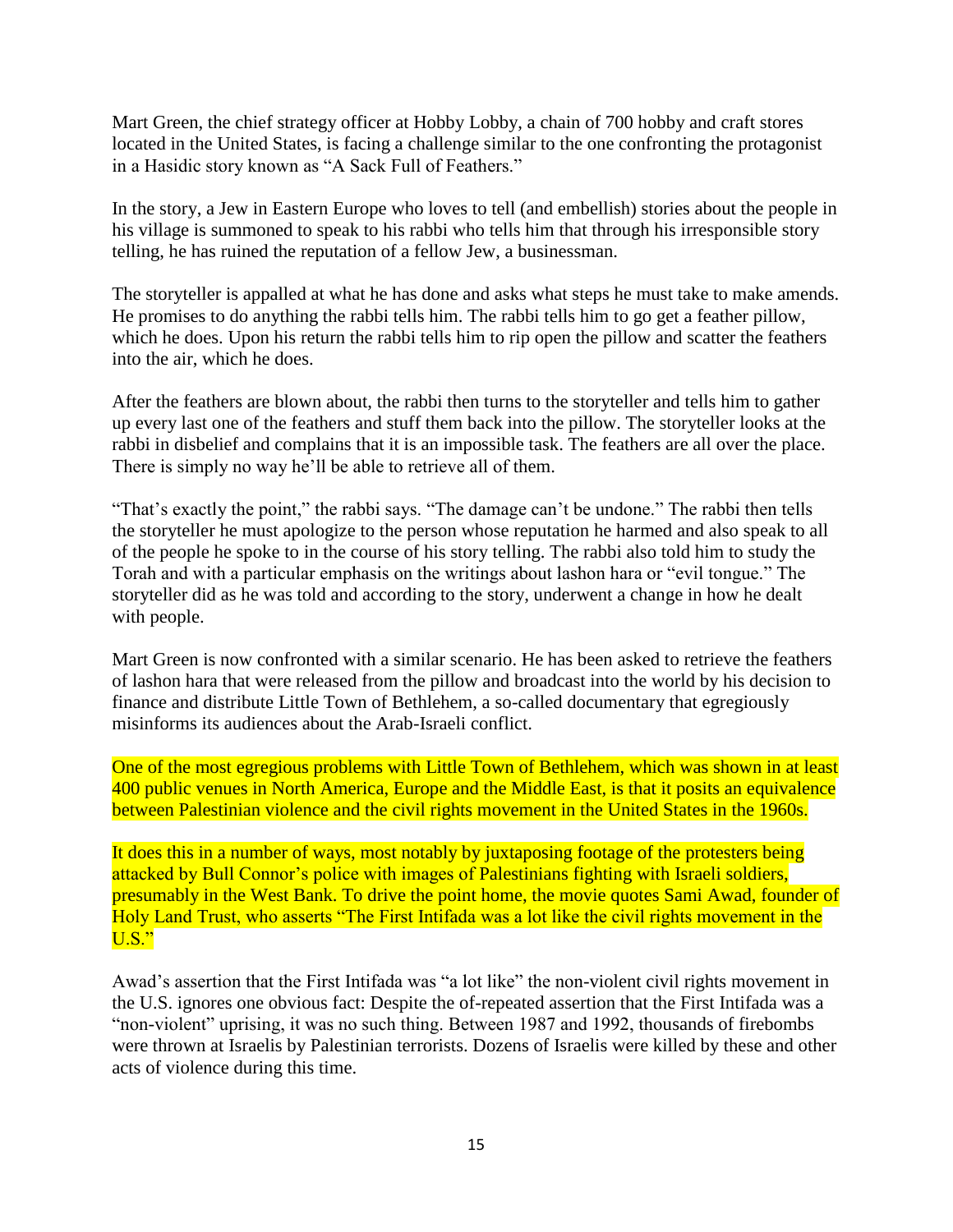Moreover, hundreds of Palestinians suspected of collaborating were killed by their fellow Palestinians. The effort to root out suspected collaborators provided a cover for widespread score-settling murders in Palestinian society. This internecine violence is one of the reasons why Palestinian leaders worked to bring the First Intifada to an end.

There were no comparable acts of violence perpetrated by the civil rights movement led by Rev. Dr. Martin Luther King, Jr..

To compare the self-disciplined, moral and non-violent civil rights movement in the United States with the First Intifada is an insult to the memory of MLK and to the African American community in the United States.

There's a lot more that's wrong with the movie. For example, the movie portrays Jewish and Arab relations prior to Israel's creation as good and free of racism or hostility. This is simply false. The Grand Mutfi of Jerusalem, Haj Amin Al Husseini, the leading figure of Palestinian nationalism, regularly incited against Jews and this incitement resulted in the deaths of dozens of Israelis in a number of attacks, most notably the riots of 1929 and 1936.

Shockingly enough, the movie, directed by former advertising executive Jim Hanon, makes no mention of the Mufti's role in broadcasting Nazi anti-Semitism into the Middle East during World War II. It's one of the drivers of the conflict till this day. How can a movie ostensibly devoted to peacemaking ignore problems like this?

Moreover, there is no reference in the movie to the vicious antisemitic incitement broadcast on Hamas- and PA-controlled television stations on a regular basis. The movie also portrays Israeli voters as monsters who do not want peace because they elected the "fanatical" Benjamin Netanyahu as Prime Minister. Israeli voters did this, according to a source in the movie, because they did not want peace. In reality, it's not that they didn't want peace; they wanted security.

At one point in the film, it shows a group of Palestinian men confronting and trying to provoke Israeli soldiers. It's presented as part of a strategy of "peacemaking" but in reality, it is a contrived spectacle that makes the Israelis look like monsters to audiences in the West, as the Grinch Who Stole Christmas.

In sum, Little Town of Bethlehem portrays the conflict as almost all Israel's fault and the Palestinians are helpless and innocent victims. Not only does this demonize Israel, it harms the reputation of Israel's supporters in the United States, many of whom are Jews. By portraying Israel as the warlike nation that will not make peace with the Palestinians (whose violent acts are whitewashed), Little Town of Bethlehem portray supporters of the Jewish state as morally misguided people who are indifferent to the suffering caused by the Arab-Israeli conflict.

Propaganda like this has had a real impact on American Jews, particularly on college campuses where they have been regularly assaulted and harassed on an increasingly regular basis over the past few years. Mart Green may have thought he was promoting peace when he produced Little Town of Bethlehem, but in fact, his movie promoted baseless hatred toward Israel and its Jewish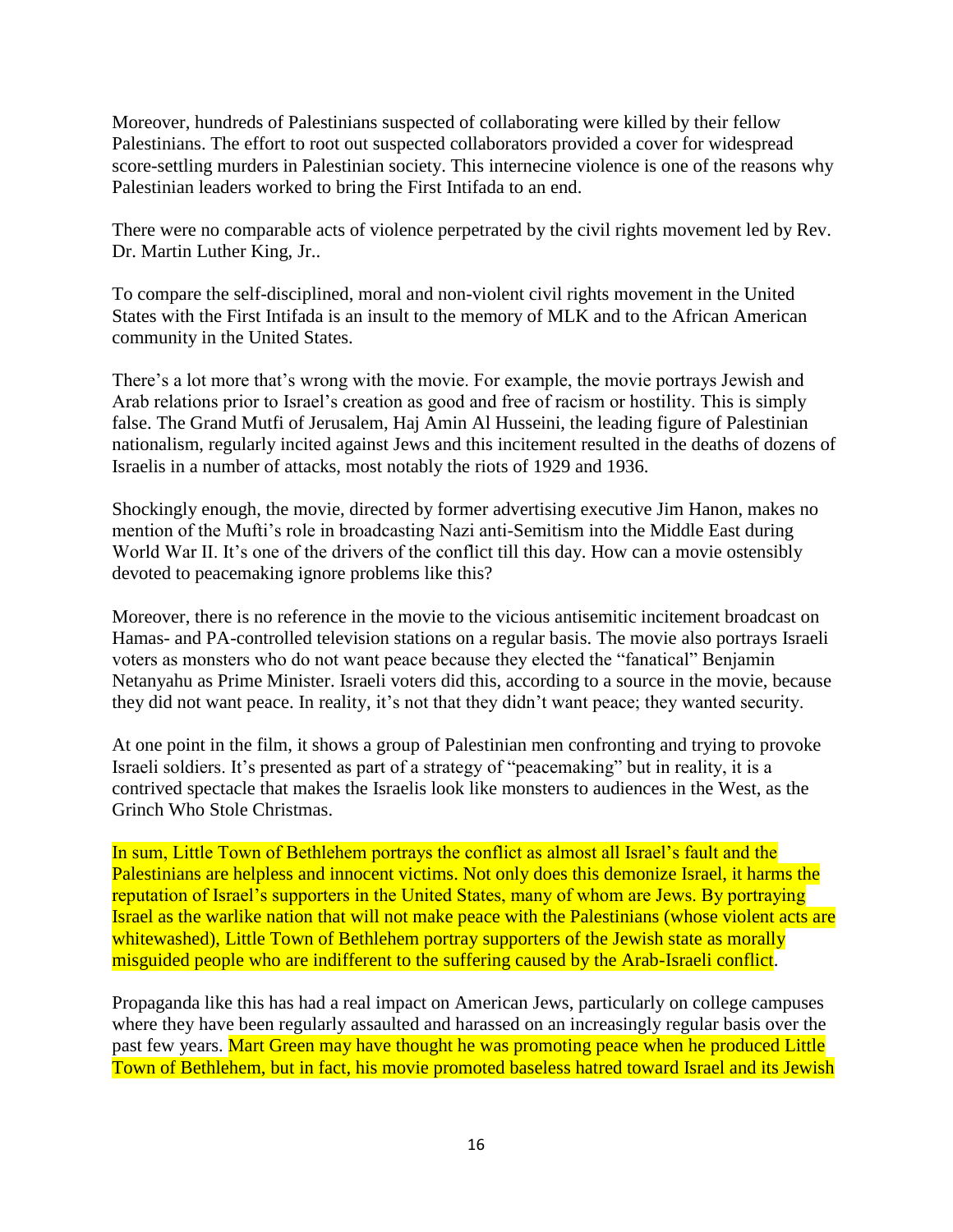supporters in the United States. People who believe what this movie says about Israel will think that there is something seriously wrong with the people who support the Jewish state.

In an effort to convince Mart Green to make amends, the Committee for Accuracy in Middle East Reporting in America (CAMERA) sent a letter asking him to "unwind the damage" caused by the movie he produced.

In effect, CAMERA asked Green to gather up the feathers he and his director, Jim Hanon, threw into the wind back in 2010 when they produced and distributed this movie. Along with this letter, CAMERA provided a list of the problems in the movie by CAMERA. (Both the letter and the list of problems with the movie can be seen here.)

In the letter, CAMERA asks if Green produced With God on Our Side, another movie that demonized Israel and which came out at about the same time as Little Town of Bethlehem. The director of this film, Porter Speakman, Jr., has never revealed the names of the people who footed the bill for this film. "Individuals and organizations who felt it was an important topic to address donated toward this project," Speakman wrote in an email to CAMERA in July 2012.

Until somebody fesses up for producing this film, the world will never know who paid Speakman to defame the Jewish state in a manner that would make Hamas and Hezbollah happy.

Green might not be able to do undo all of the damage caused by Little Town of Bethlehem, but his efforts will go a long way toward demonstrating that the Green family — which owns the Hobby Lobby, Mardel, a chain of Christian bookstores, and which is a primary supporter of Oral Roberts University, the Empowered21 Movement, and the Museum of the Bible — understands that with great power comes great responsibility.

Hopefully, Mart Green has learned that making and distributing documentaries is not like selling other types of merchandise that can be put on a shelf in a craft shop. If there is something wrong with the product on the shelf, it can be returned for a refund.

In 2006, Hobby Lobby recalled 2.3 million Christmas light sets that posed a fire and electric shock hazard to consumers. Earlier this year, the company recalled more than 12,000 pacifier holders and 14,000 stuffed rattles, both of which presented a choking hazard to children.

Recalling binky holders and stuffed rattles is an easy task compared to the challenge facing Mart Green. How does one undo the damage done by dishonest propaganda?

How does one recall a bad idea?

Mart Green had an opportunity to make a truthful movie about the Arab-Israeli conflict, but sadly, he didn't. Now, he has a chance to demonstrate he has learned his lesson by at least trying to stuff some of the feathers back into the pillow.

Will he?